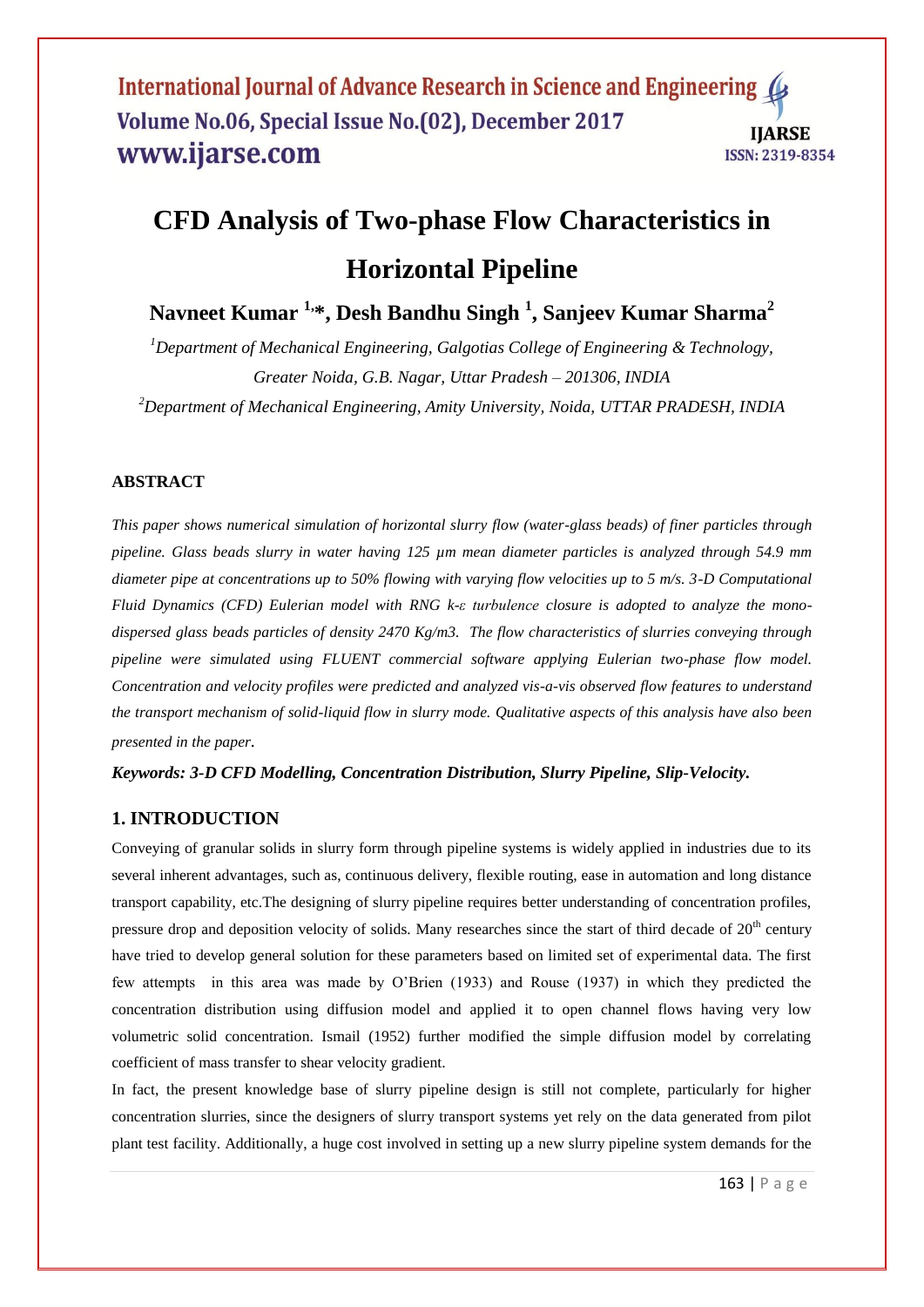cost to be minimized. Advent of highly sophisticated computers with advanced numerical techniques involved in computational fluid dynamics (CFD) analysis made it possible to analyze the operation of slurry transport systems using numerical simulations. CFD gives detailed information about the local variations of flow parameters and allow a researcher to conduct parametric studies with greater ease and at extremely low cost; which otherwise is quite expensive, time consuming and laborious experiments to be performed on pilot plant test facility. Krampa-Morlu et. al. (2004) did numerical investigation of the flow parameters in a vertical pipeline having slurry flows of courser particles using *k-ε* turbulence model for each phase and investigated the effect of particle size, efflux concentration and solid viscosity on various flow parameters. Ling et. al. (2003) used algebraic slip mixture (ASM) model for numerical solution for sand-water slurry flow in a straight horizontal pipe for a range of mean solid concentrations which were found be in good agreement with experimental results for slurry mean velocity higher than deposition velocity. Lin and Ebadian (2007) numerically investigated sand-water slurry flows in the entrance region of horizontal pipe using ASM model and analyzed the development of various flow parameters in the entrance region of horizontal pipe.

Jiang and Zhang (2012) performed 2-D numerical simulations on slush nitrogen flow in horizontal pipe of 15 mm diameter and length of 1.5 m, and particle diameter is 1.0 mm by using per-phase *k-ε* turbulence model to model the turbulent two phase flow. They concluded that 2-D multiphase model has the advantage over the 3-D model due to the excessive computational time that the 3-D calculation incurs. Recently, Kumar et. al. (2016, 2017) performed CFD modeling for slurry flows of at higher concentrations and recommended Eulerian model as it predicts both pressure drop and solid concentration profiles quite accurately.

In this study, per-phase RNG *k-ε* turbulence model is used to model the turbulent two-phase flow, and the motion of solid phase is modeled by the kinetic theory of granular flow to account for both particle–particle and particle–wall interactions. The 3-D multiphase model is performed with our earlier experimental work by Kaushal et. al. (2005). The aim of this work is to check the capability of CFD to predict such complex slurry flow and thus facilitate their modeling for research and industrial design purposes.

## II **MATHEMATICAL MODEL**

During numerical analysis of slurry pipeline flows, the selection of appropriate multiphase model depends mainly on the range of volume fraction (*α*) of solid phase under consideration. In present work, Eulerian model of granular version has been adopted as it is best suited for such flows especially when volume fractions of solid phase are higher. This is so because it captures the effect of friction and collusions between particles quite effectively which is quite dominating in higher concentration slurries having courses particles.

#### **2.1 Eulerian Model**

In Eulerian model, slurry is assumed to be consists of solid "s" and fluid "f" phases which are separating, yet maintain interpenetrating continua such that  $\alpha_s + \alpha_f = 1$ . Here  $\alpha_s$  and  $\alpha_f$  are the concentrations of solid and fluid phases by volume respectively. The laws of conservation of mass (continuity equation) and momentum equation are satisfied by each phase individually which are coupled through pressure and inter-phasial exchange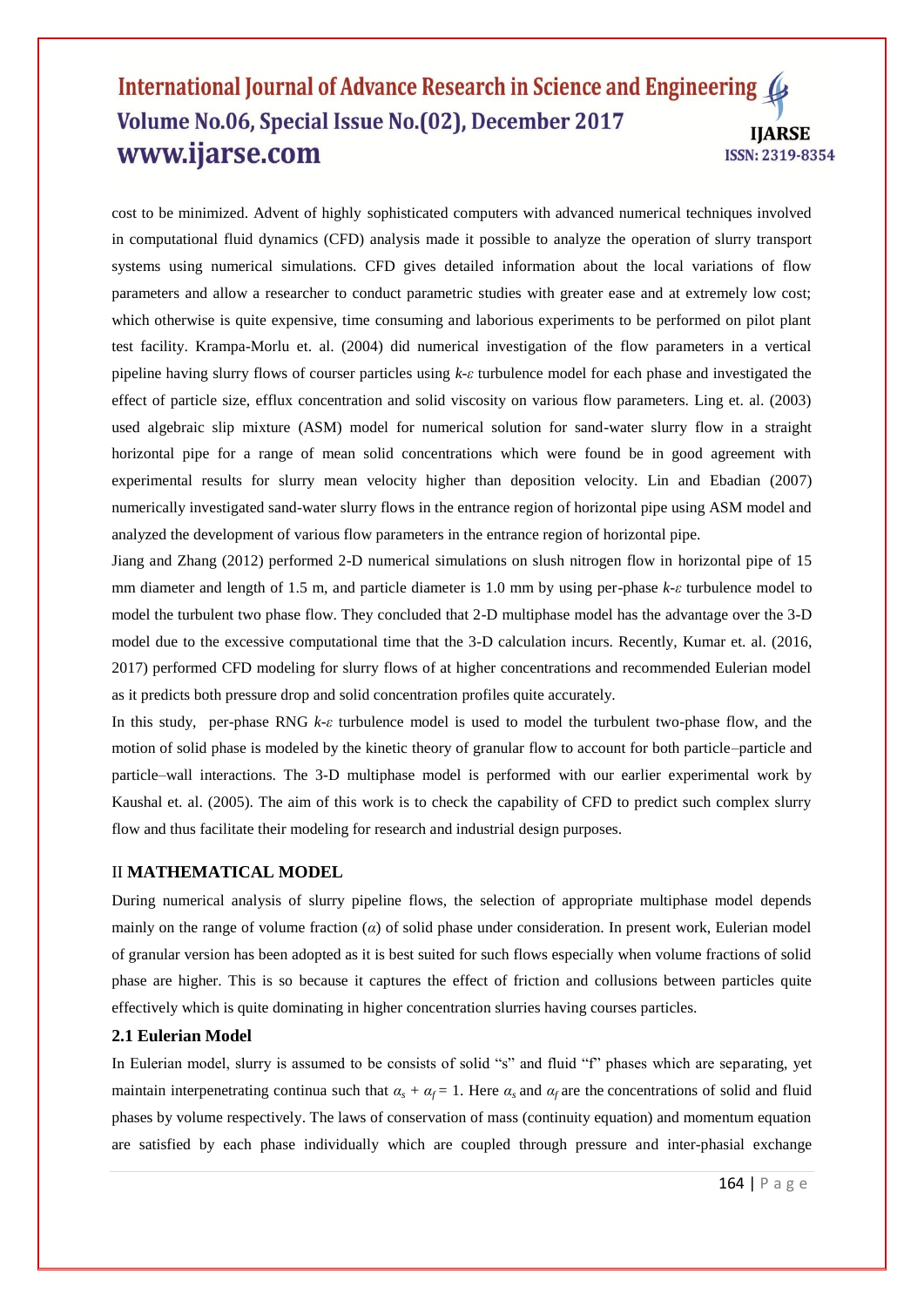#### coefficients.

The forces acting on a single particle in the slurry:

- 1. Static pressure gradient,  $\nabla P$ .
- 2. Solid pressure gradient or the inertial force due to particle interactions,  $\nabla Ps$
- 3. Drag force caused by the velocity difference between two phases,  $K_{sf}(\vec{v}_s \vec{v}_f)$  where  $K_{sf}$  is the interphase drag coefficient and  $v_s$  $\rightarrow$ & *f v*  $\overline{\phantom{a}}$ are velocity of solid and fluid phase respectively.
- 4. Viscous forces,  $\nabla \cdot \tau_f$  where  $\tau_f$  is the stress tensor for fluid.
- 5. Body forces,  $\rho \vec{g}$ , where,  $\rho$  is the density and *g* is acceleration due to gravity.  $\rightarrow$   $\rightarrow$   $\rightarrow$   $\rightarrow$   $\rightarrow$
- 6. Virtual mass force,  $C_{vm} \alpha_s \rho_f \left( \overrightarrow{v_f} \cdot \nabla \overrightarrow{v_g} \cdot \nabla \overrightarrow{v_s} \right)$ where  $C_{vm}$  is the coefficient of virtual mass force and is taken as 0.5 in the present study. the present study.<br>  $\rightarrow$   $\rightarrow$   $\rightarrow$
- *7.* Lift force,  $C_L \alpha_s \rho_f \left( \overrightarrow{v_s} \overrightarrow{v_f} \right) \times \left( \nabla \times \overrightarrow{v_f} \right)$ where  $C_L$  is the lift coefficient taken as 0.5.

## **III NUMERICAL SOLUTION**

#### **3.1. Geometry Generation**

The computational grids for 3.8 m long, 54.9 mm internal diameter horizontal pipe is generated using GAMBIT 2.4.6 and is having 2,40,236 hexahedral volume cells (Figure 1) finalized conducting proper mesh independency check. The length of pipe is sufficiently long (i.e., more than 50*D*, where *D* is the pipe diameter) for fully developed flow. The presence of fully developed flow is confirmed by studying the computational results for pressure drop along the slurry pipeline which attains a constant value after a distance of 0.5 m from the inlet; indicating the onset of fully developed flow. The computed pressure drops presented in the present study are those calculated in the last one metre of the pipeline, whereas concentration and velocity distributions are observed at the outlet.

In order to capture the steep gradients of flow parameters near the walls, a boundary layer mesh containing four layers within a distance of 5% of the diameter of the pipe, has been generated. It helps in improving the performance of the wall function and also to fulfill the requirement of  $y^+=30$  near the wall, required for better convergence. Here,  $y^+$  is the dimensionless wall distance for the cell adjacent to the wall. Meshing in rest of the flow domain is done using the hexagonal shape and Cooper type element, which uses an algorithm to sweep the mesh node patterns of specified "source" faces through the volume.

#### **3.2. Boundary conditions**

The flow domain under consideration is having three boundaries: the inlet boundary, the outlet boundary and the wall boundary. Velocity and volume fraction of liquid and solid phases have been mentioned at the inlet cross-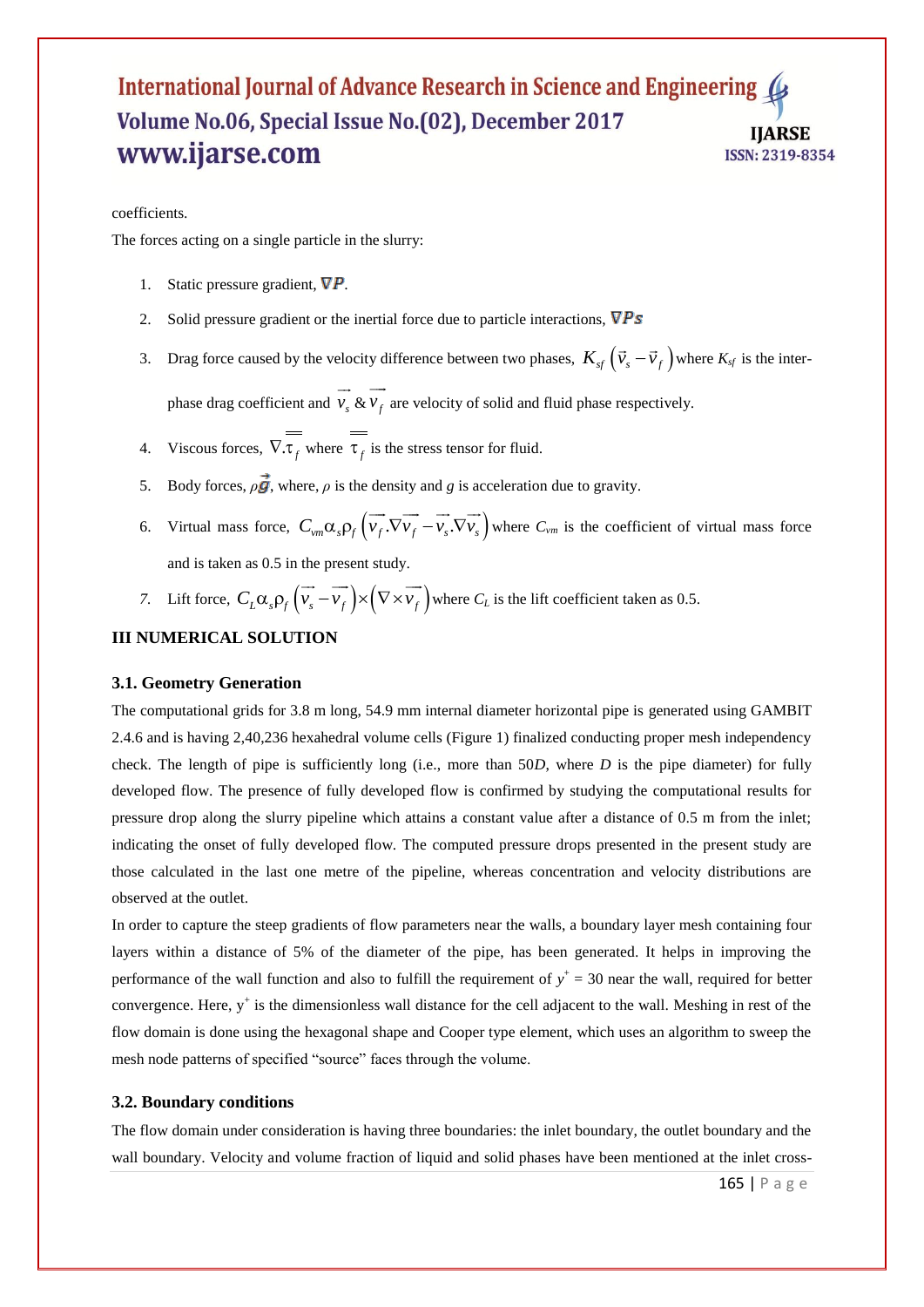section of the pipe, i.e.,  $Vm = v_s = v_f$ ,  $\alpha_s = C_{vf}$  and  $\alpha_f = (1 - C_{vf})$ . Here,  $V_m$  is the mean flow velocity which was measured experimentally using electromagnetic flow meter. And, *Cvf* is the efflux concentration in the slurry pipe and can be expressed as:

$$
C_{\nu f} = \frac{1}{A} \int_{A} \overline{\alpha}_{s} dA \cong \frac{1}{A} \int_{A} \alpha_{s} dA
$$
 Eq. 1

At walls, no slip condition has been adopted for liquid phase whereas for solid phase specularity co-efficient of 0.99 has been specified to account for pipe roughness.

#### **3.3. Solution strategy and convergence criteria**

Commercial CFD software "FLUENT 6.3.26" based on finite volume method has been used for simulation of slurry flow with boundary conditions and turbulence model described in previous sections. A convergence criterion  $10^{-3}$  has been adopted with second order upwind discretization for momentum equation and first order upwind discretization for volume fraction, turbulent kinetic and turbulent dissipation energy. These schemes help in ensuring satisfactory accuracy, stability and convergence.

#### **IV MODELING RESULTS**

#### **4.1 Concentration distribution**

Eulerian model results for concentration distribution have been plotted in Figs. 1-6 at different  $C_{\nu f}$  and  $V_m$ . From these figures, it is observed that particles are dispersing in such a way that their interaction with pipe wall is increasing with increase in flow velocity. Further, it is observed that variation of solids concentration in the horizontal plane becomes more noticeable as the *Cvf* and flow velocity increases. For most of the data, the higher concentration zone, is situated in the lower half portion at the bottom of pipe, which is due to the gravitational effect. However, at higher  $C_{vf}$  and flow velocities, the higher concentration zones are situated in the lower half portion of pipeline away from the surrounding pipe wall.

#### **4.2 Velocity distribution**

Figs. 7-12 show the velocity distributions  $v_{sy}(x, z)$  at  $C_{vf}$  of 5, 10, 20, 30, 40 and 50%, respectively.  $v_{sy}(x, z)$ is the *y*-component of solid velocity perpendicular to the pipe cross-section (*x-z* plane). It is observed that at lower  $C_{\nu f}$  and  $V_{m}$ , the solids velocity distribution is asymmetric having relatively smaller velocities in the lower half of the pipe due to larger shear force. However, the velocity distributions tend to become symmetric as the velocity and concentration increase. The reason for obtaining symmetric velocity distributions may be attributed to the increased turbulence resulting into the complete mixing of fluid and solid particles at higher *Cvf* and *Vm*.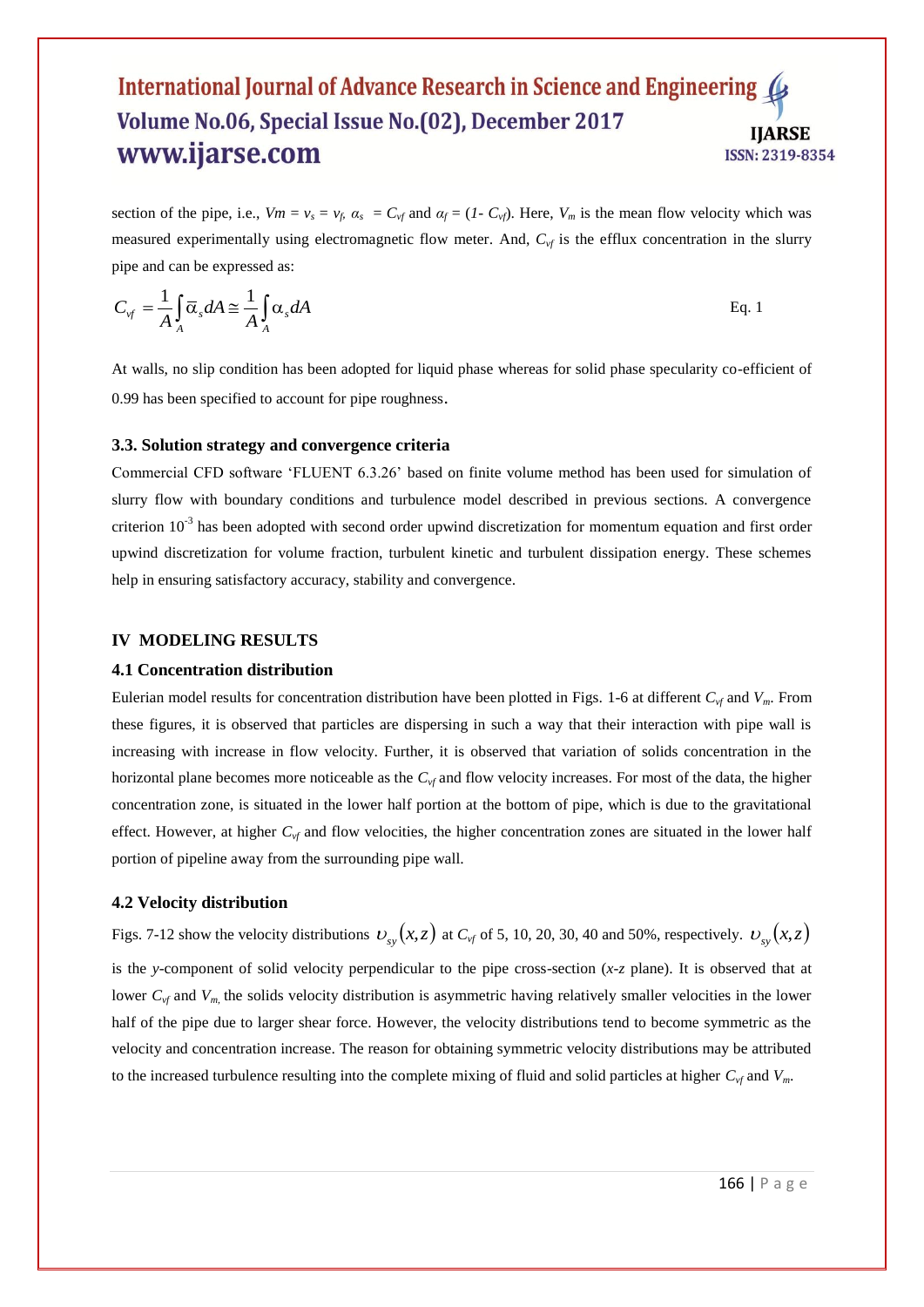# **V CONCLUSION**

The Eulerian two-phase model of FLUENT was found to aptly capture the flow behavior of slurry transport through pipeline. It clearly identified the intriguing features in flow domain which enabled one to reasonably explain the flow behavior of slurry through pipeline.

# **REFERENCES**

- **1.** Ismail, H.M. (1952). Turbulent transfer mechanism and suspended sediment in closed channels. *Trans. ASCE*, 117, 409-446.
- **2.** Jiang, Y. Y., & Zhang, P. (2012). Numerical investigation of slush nitrogen flow in a horizontal pipe. *Chemical Engineering Science*, *73*, 169-180.
- **3.** Kaushal, D.R., Sato K., Toyota T., Funatsu K. and Tomita Y. (2005). Effect of particle size distribution on pressure drop and concentration profile in pipeline flow of highly concentrated slurry. *International Journal of Multiphase Flow*, 31, 809-823.
- **4.** Kumar, N., Gopaliya, M.K. and Kaushal, D.R. (2016). Modeling for slurry pipeline flow having coarse particles. *Multiphase Science and Technology*, An International Journal, Vol. 28, Issue 1, pp 1- 33.
- **5.** Kumar, N., Gopaliya, M.K. and Kaushal, D.R. (2017). Experimental investigations and CFD modeling for flow of highly concentrated iron ore slurry through horizontal pipeline. *Particulate Science and Technology*, An International Journal, Taylor and Francis Publications. (DOI: 10.1080/02726351.2017.1364313)
- **6.** Krampa-Morlu, F.N., Bergstrom, D.J., Bugg, J.D., Sanders, R.S., Schaan and J. (2004). Numerical simulation of dense coarse particle slurry flows in a vertical pipe*. Proceedings of the Fifth International Conference on Multiphase Flow*, ICMF'04, Paper No. 460.
- **7.** Lin, C. X. and Ebadian, M.A. (2007). A numerical study of developing slurry flow in the entrance region of a horizontal pipe. *Journal of Computer & Fluids*, 37, 965-974.
- **8.** Ling, J., Skudarnov, P.V., Lin, C.X. and Ebadian, M.A. (2003). Numerical investigations of liquid solid slurry flows in a fully developed turbulent flow region. *International Journal of Heat and Fluid Flow*, 24, 389-398.
- **9.** O"Brien, M.P. (1933). Review of the theory of turbulent flow and its relations to sediment transportation. *Trans. Am. Geophys. Union*, 14, 487-491.
- **10.** Rouse, H. (1937). Modern conceptions of the mechanics of fluid turbulence. *Trans. ASCE*, 102, 463- 505.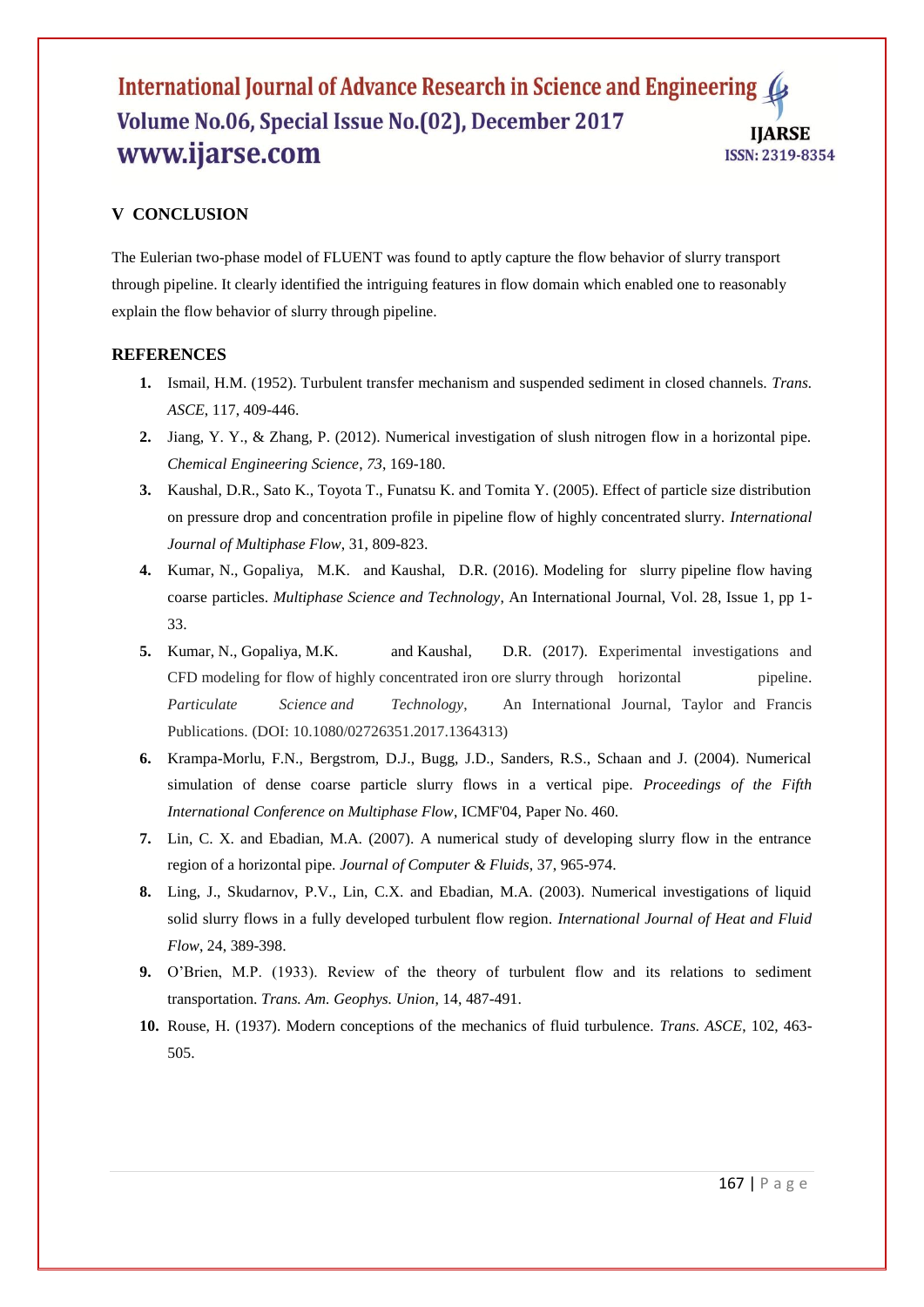

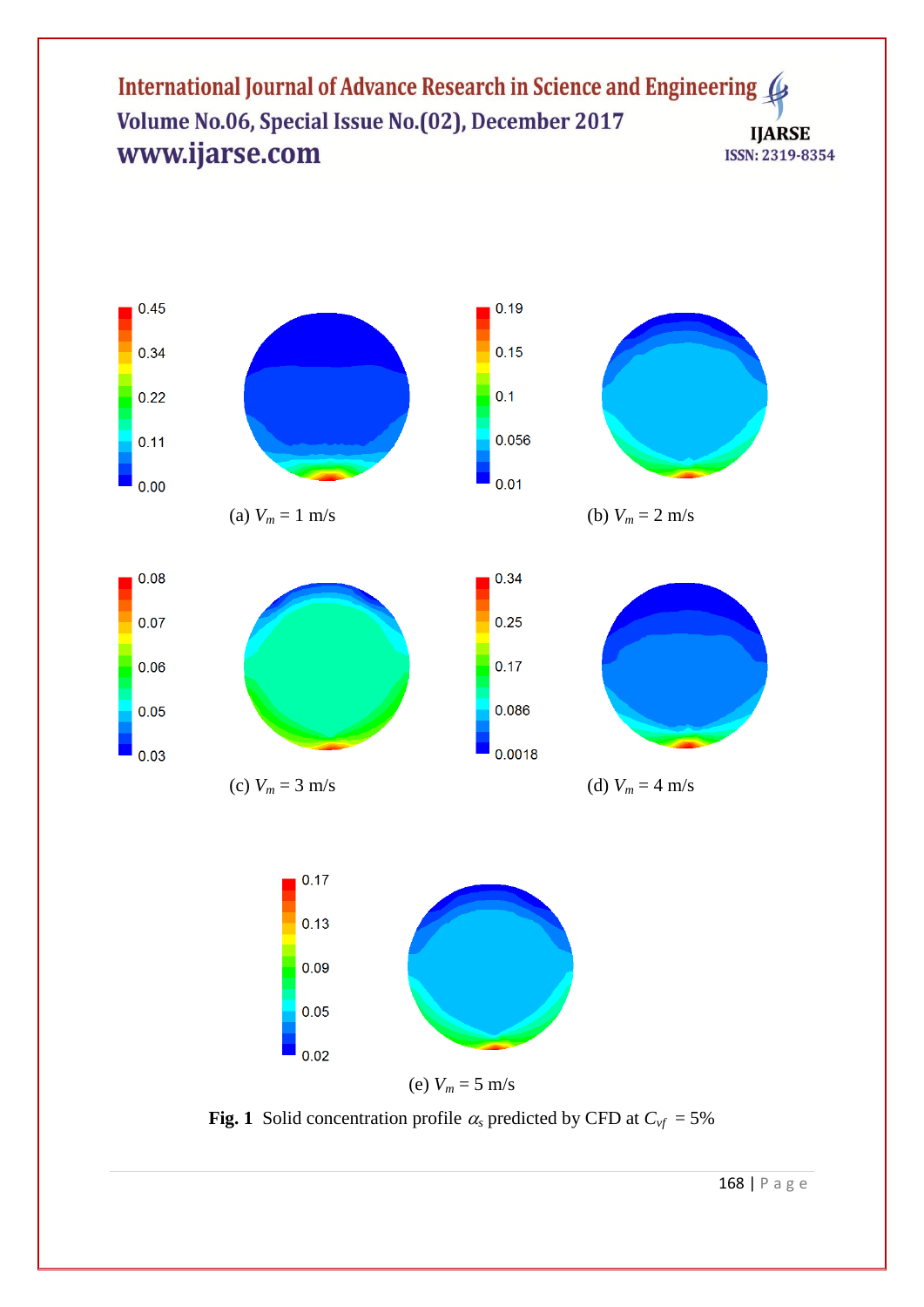



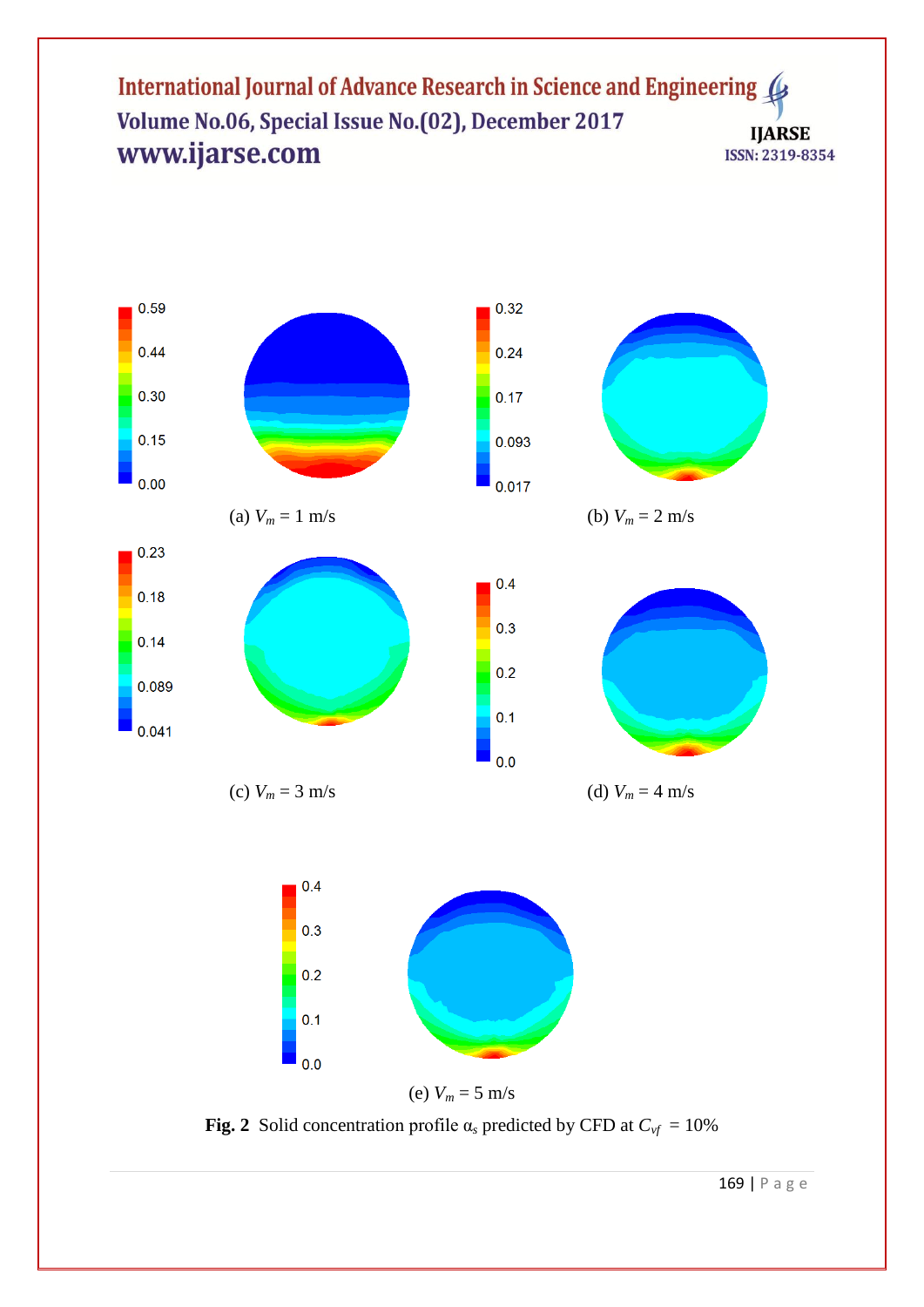



(a)  $V_m = 1 \text{ m/s}$  (b)  $V_m = 2 \text{ m/s}$ 





(e)  $V_m = 5$  m/s

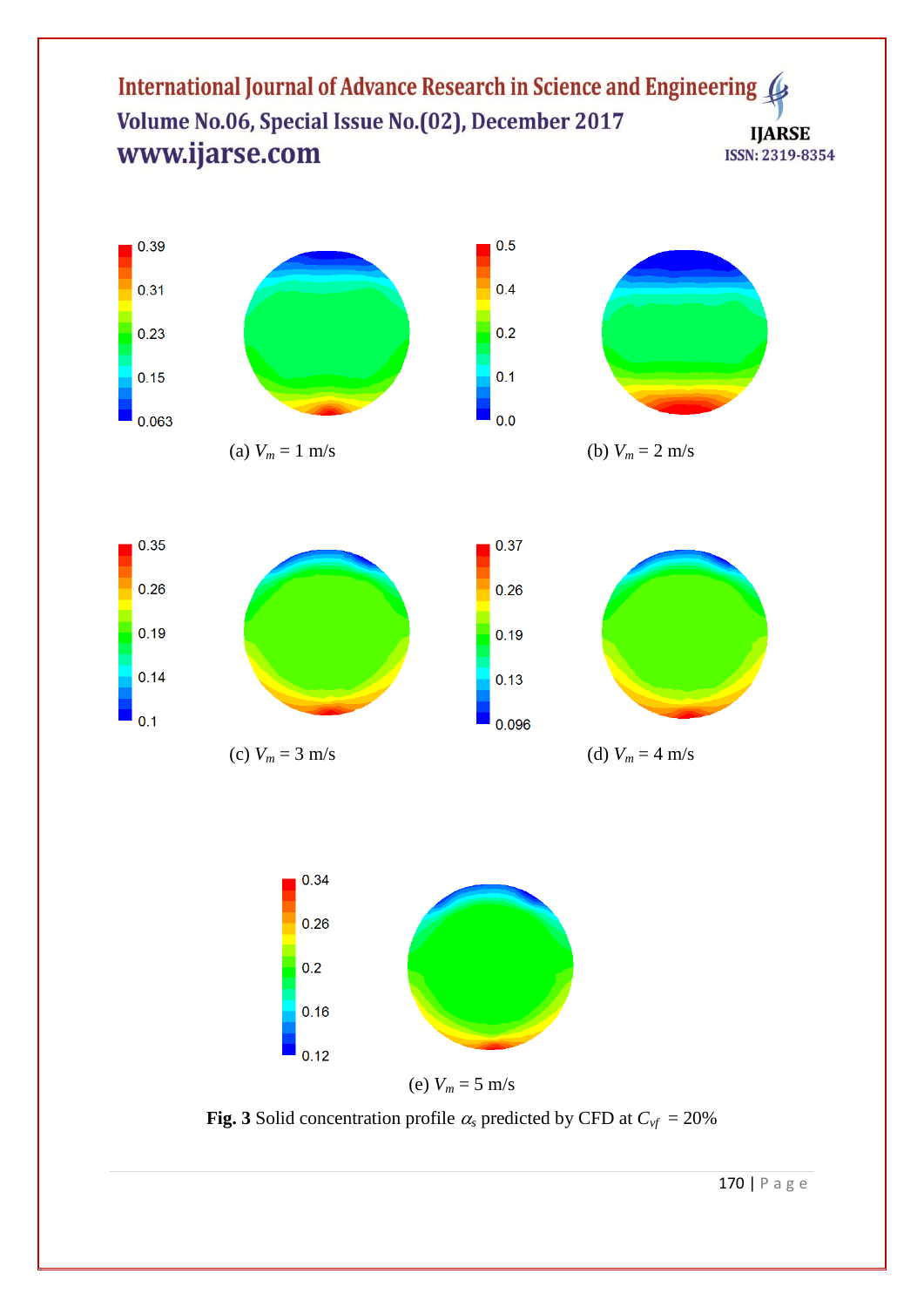





(e)  $V_m = 5$  m/s

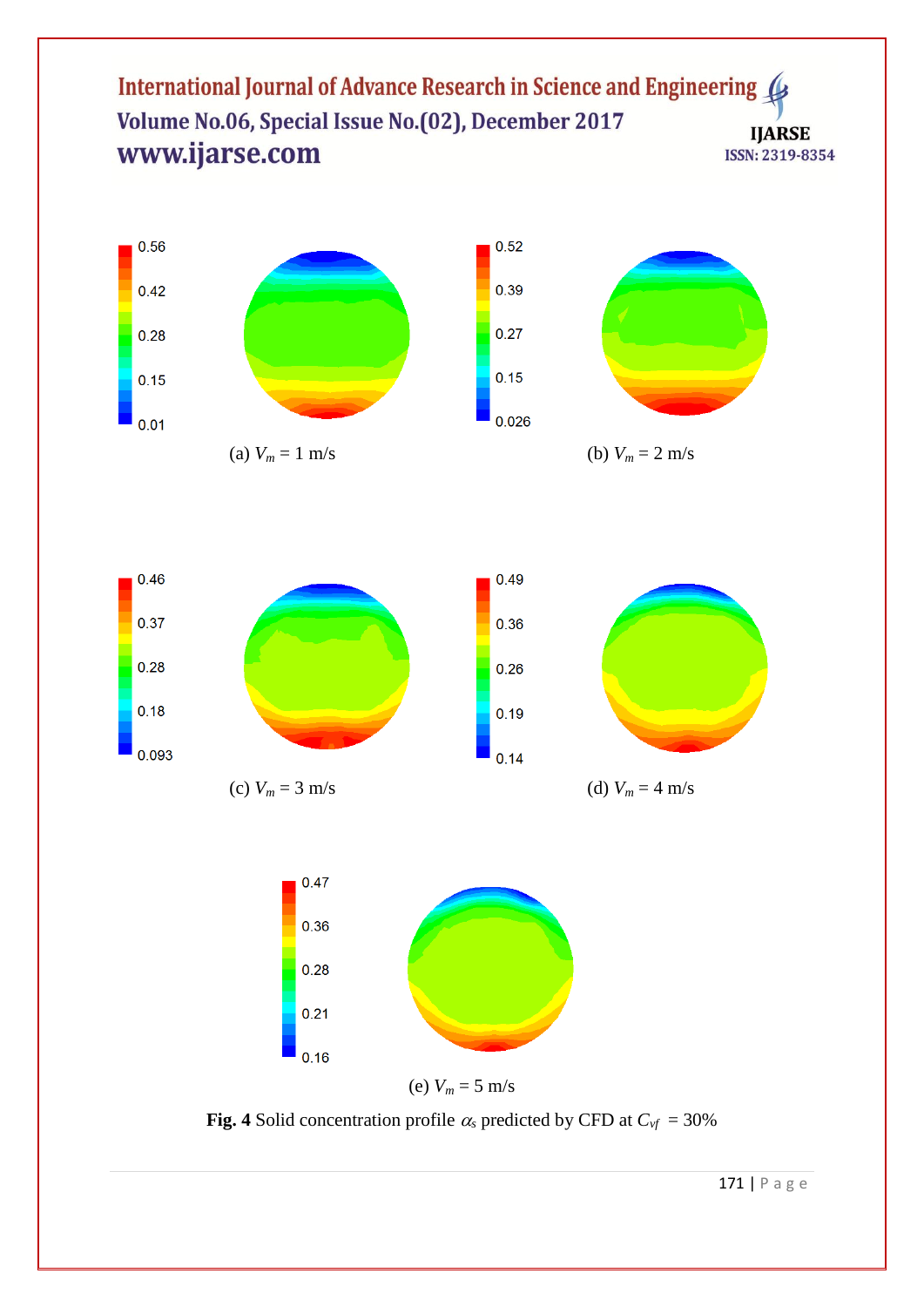



**Fig. 5** Solid concentration profile  $\alpha_s$  predicted by CFD at  $C_{\nu f} = 40\%$ 



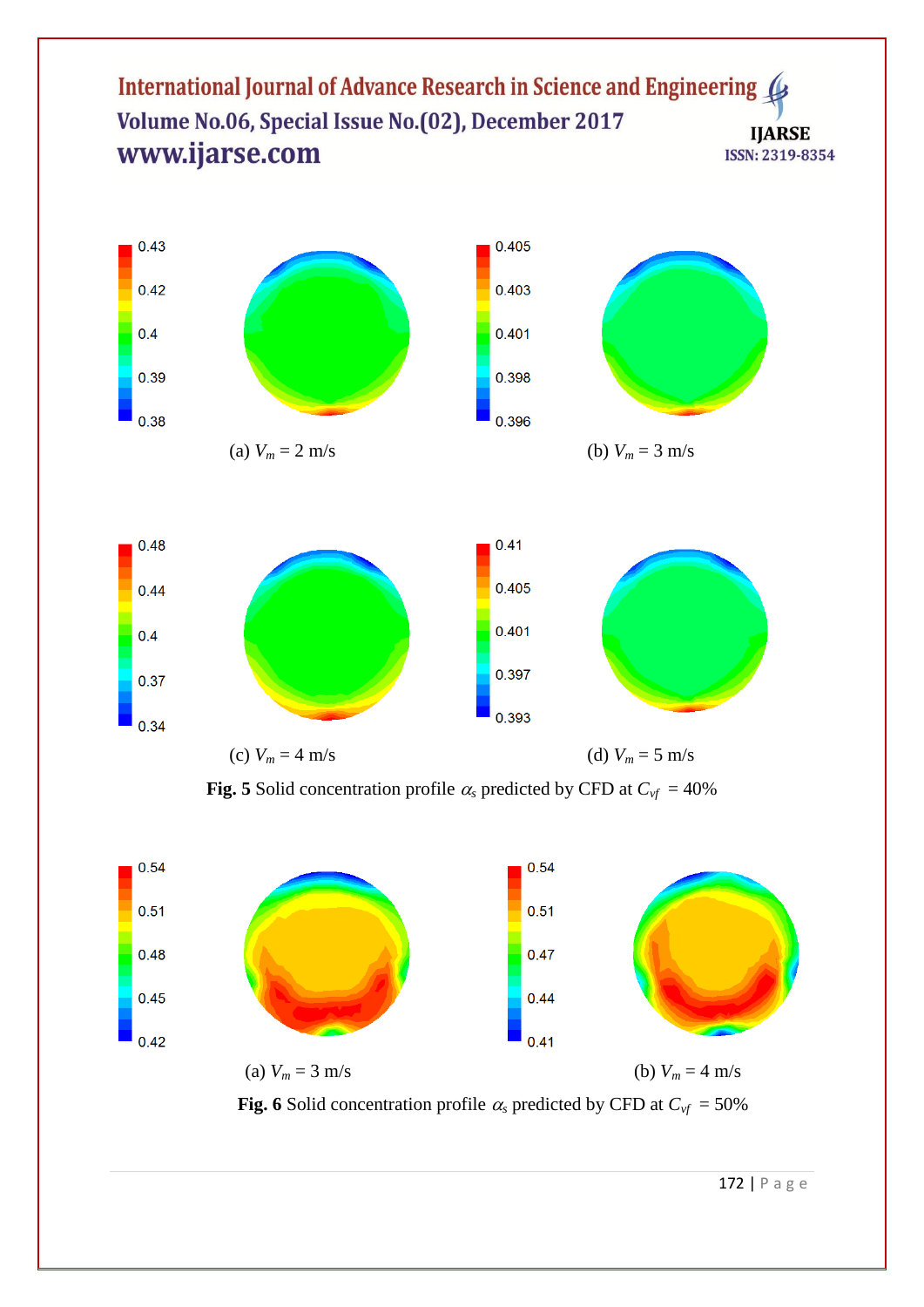

**Fig. 7** Velocity profile  $v_{sy}(x, z)$  in m/s predicted by CFD at  $C_{vf} = 5\%$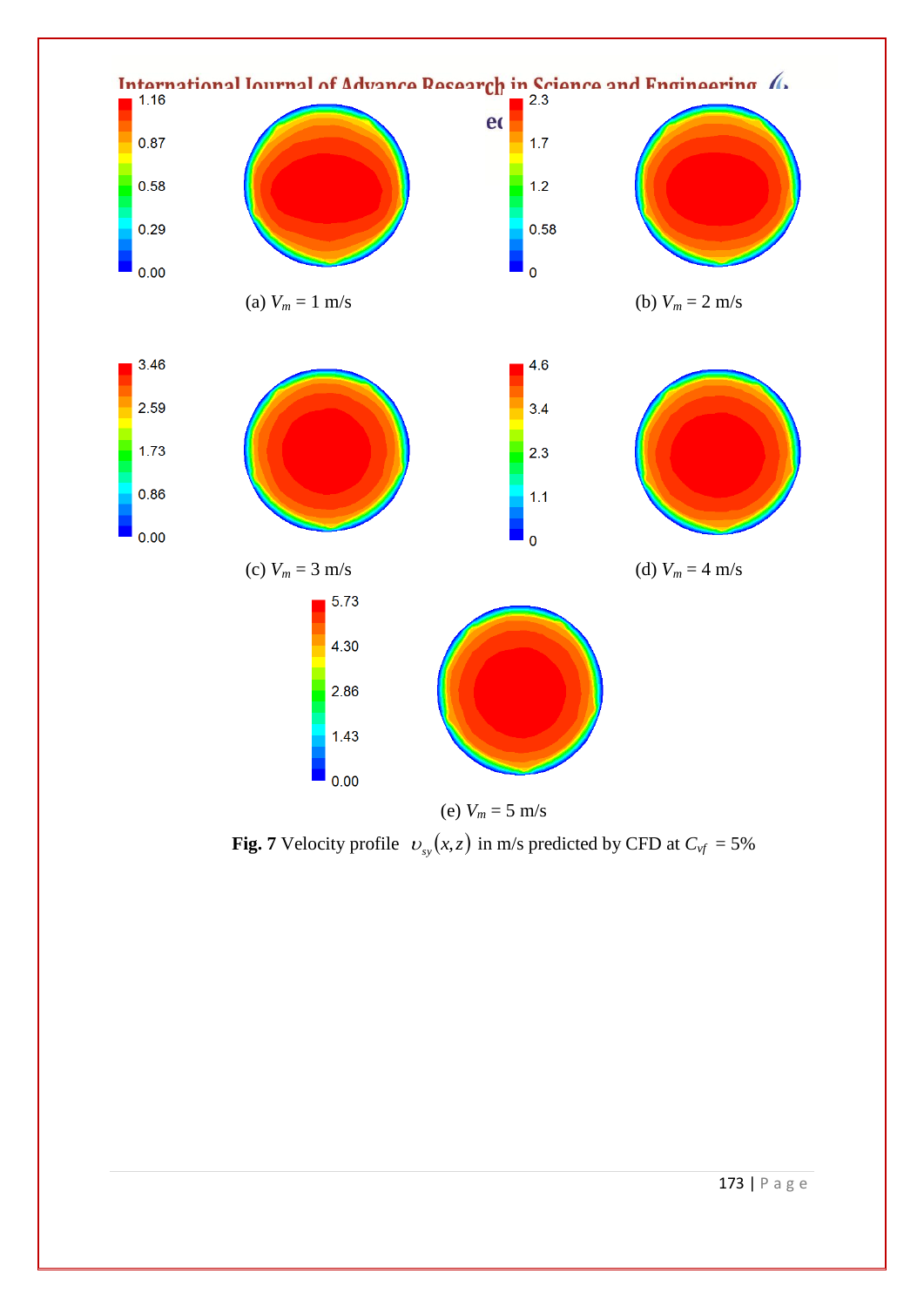



(a)  $V_m = 1 \text{ m/s}$  (b)  $V_m = 2 \text{ m/s}$ 



(c)  $V_m = 3 \text{ m/s}$  (d)  $V_m = 4 \text{ m/s}$ 





**Fig. 8** Velocity profile  $v_{sy}(x, z)$  in m/s predicted by CFD at  $C_{vf} = 10\%$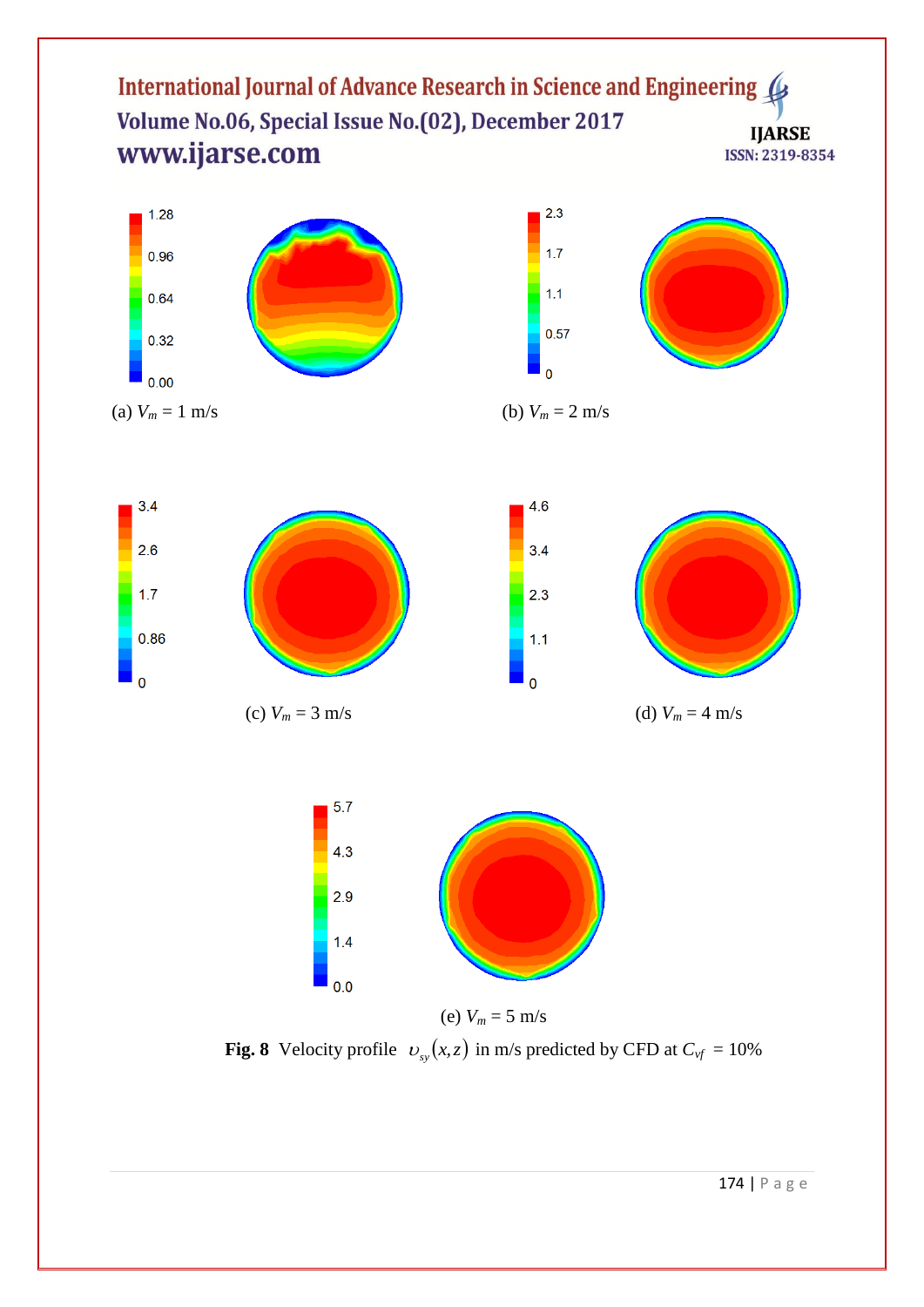

















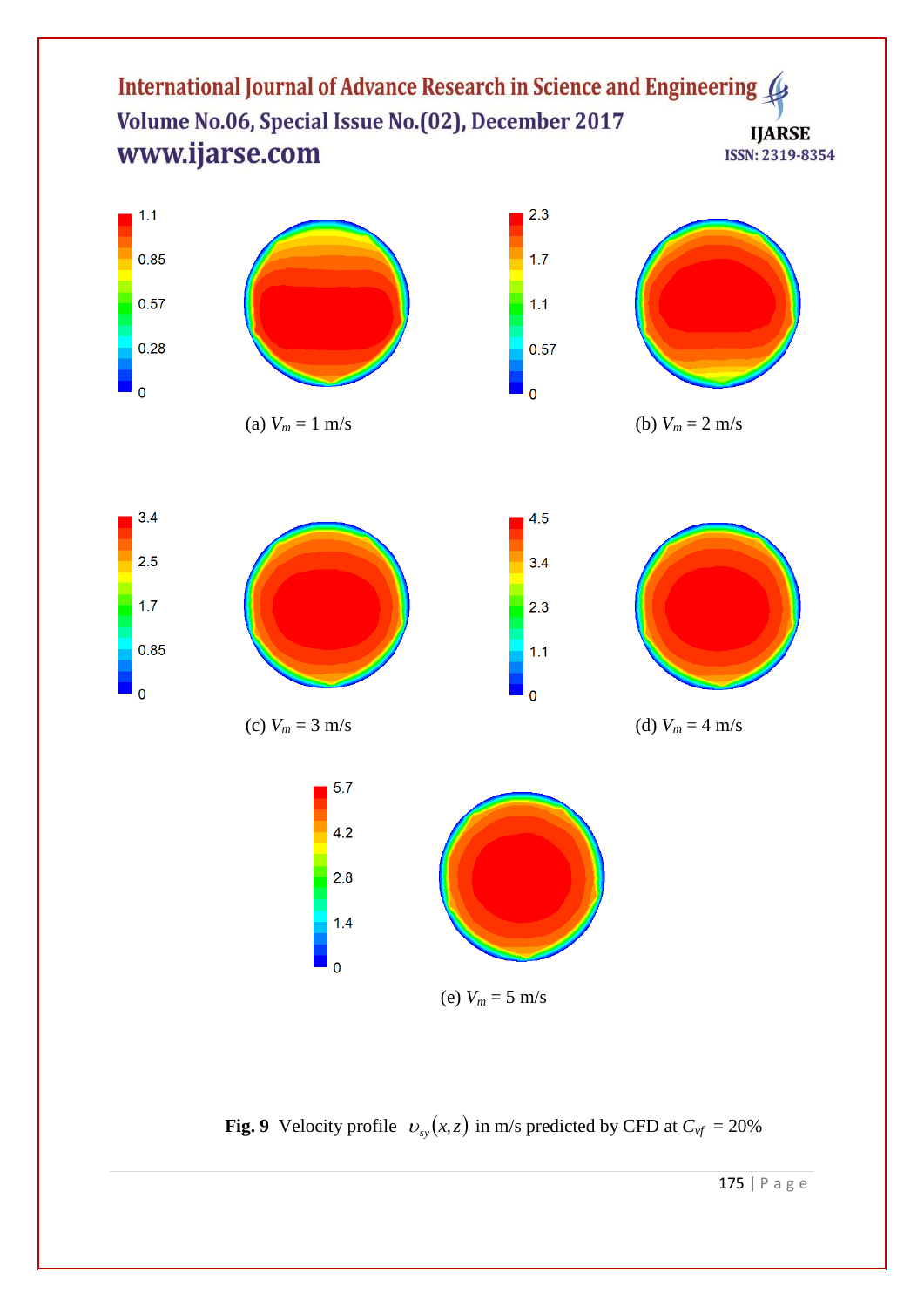

**Fig. 10** Velocity profile  $v_{sy}(x, z)$  in m/s predicted by CFD at  $C_{vf} = 30\%$